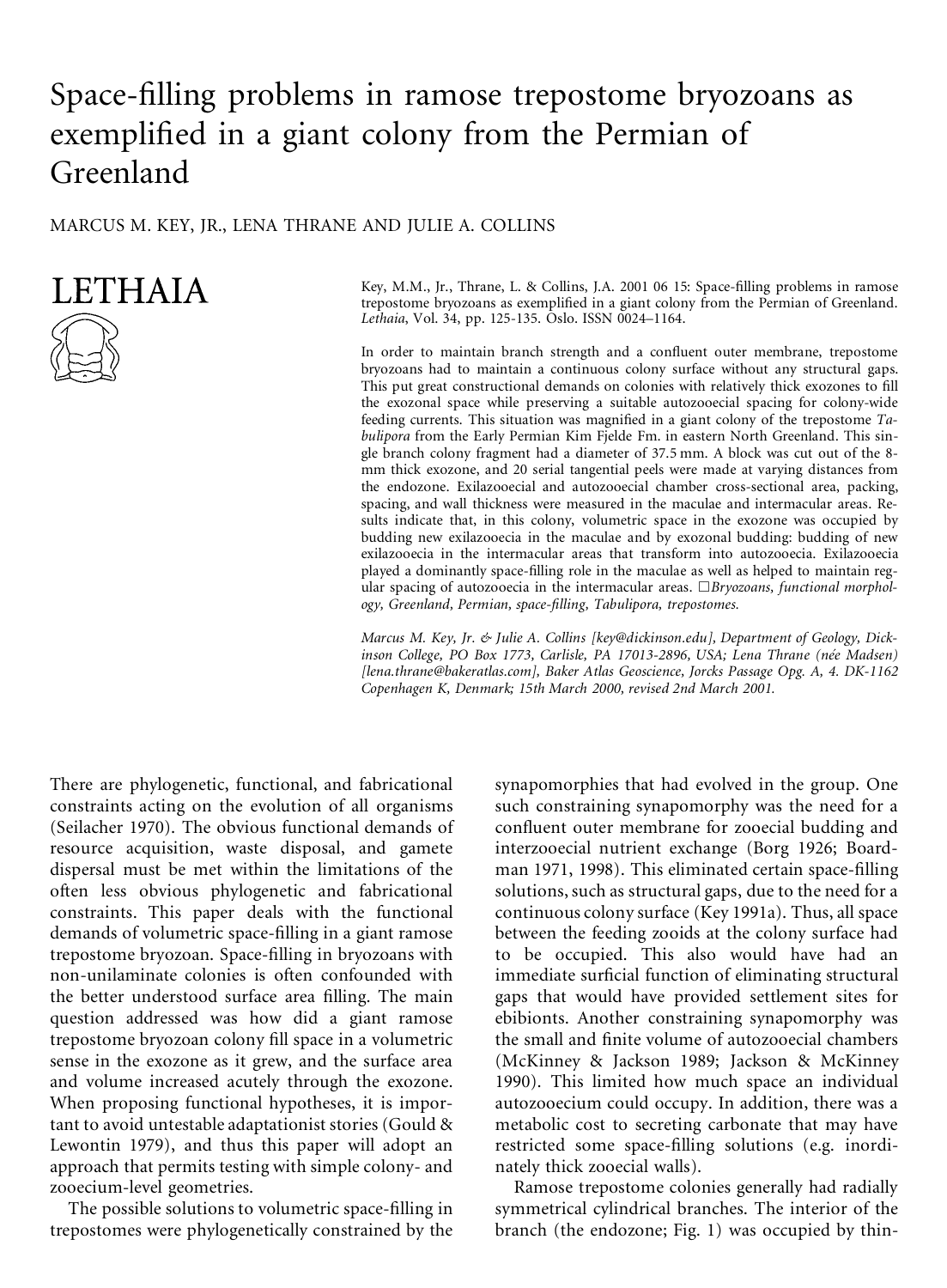

*Fig. 1.* Diagrammatic representation of a cylindrical trepostome branch showing the block of exozone cut. Modified from Madsen  $(1991, fig. 9).$ 

walled portions of zooecia that gradually bent outward from a growth trajectory that was parallel to the branch axis to one that was more perpendicular. The exterior of the branch (the exozone; Fig. 1) was occupied by thick-walled portions of zooecia with a growth trajectory that was more perpendicular to the branch axis. This study deals with the question of how ramose trepostomes solved the volumetric space filling problems associated with relatively wide exozones, since most budding of new autozooecia occurred in the endozone (Boardman & McKinney 1976; McKinney 1975, 1977). Autozooecia are the skeletal walls of the normal feeding zooids with protrusible lophophores (Boardman & Cheetham 1983).

There were a limited number of ways for ramose trepostomes to solve the problem of volumetric space filling in the exozone (Key 1991a).

(1) Have a large axial ratio. The axial ratio is the endozone diameter divided by the branch diameter (Boardman 1960). Colonies with large axial ratios had relatively wide endozones and narrow exozones. This solution did occur in ramose trepostomes such as *Polycylindricus asphinctus*, which had a mean axial ratio of 0.8 (Boardman 1960, p. 68). A wide endozone permitted sufficient zooecial budding in the endozone to fill a thin exozone. If  $A = endozone$  diameter,  $B = exozone$  width, and  $C = branch$  length (Fig. 1), then branch radius =  $A \div 2 + B$ , endozone volume =  $\pi \times (A \div 2)^2 \times C$ , branch volume =  $\pi \times (A \div 2 + B)^2$  $\times$  C, and exozone volume = branch volume – endozone volume =  $[\pi \times (A \div 2 + B)^2 \times C] - [\pi \times (A \div$  $(2)^2 \times C$  =  $\pi \times C \times (A \times B + B^2)$ . This indicates that exozone volume increased linearly with endozone diameter, but exponentially with exozone width. Thus, exozone width affected exozone volume much

more than endozone diameter, and colonies with thick exozones had a proportionally greater space-filling problem (Key 1991a).

(2) Maintain a low surface angle through the exozone. The surface angle is the angle made by the colony surface and the axis of the zooecia in the outer exozone. This solution did occur in trepostomes such as *Champlainopora ramusculus*, which has a mean surface angle of  $60^{\circ}$  (Key 1990a, p. 724). With a low surface angle, each zooecium occupied more space in the exozone by having a longer trajectory through it.

There were also several zooecium-level solutions to the space-filling problem.

(3) The zooecial wall thicknesses could have increased through the exozone. This solution was possible, but it was largely restricted to the basal exozone as zooecia curved from the endozone into the exozone (Key 1990b). If zooecial walls continued to thicken throughout the exozone, it would have increased the spacing between autozooecial chambers (Key 1991a). This would have resulted in widely spaced lophophores which would have prohibited colony-wide feeding currents and decreased feeding efficiency (Grünbaum 1995). This constancy of autozooecial chamber spacing was ubiquitous in the bryozoans. In fact, the lateral spacing of autozooecial chambers on the surface of bryozoan colonies has remained relatively constant throughout the 500 m.y. history of the clade (Jackson & McKinney 1990; McKinney & Jackson 1989).

(4) The cross-sectional areas of autozooecial chambers could have increased through the exozone. This solution did not occur in ramose trepostomes, except for a very short-lived period during early zooecial ontogeny when the newly budding zooecia (e.g. kenozooecia) expanded into autozooecia (Key 1990a, 1991b; Madsen 1994a).

(5) Cystose vesicles could have developed through the exozone. This solution did occur (e.g. *Aostipora*; Bassler 1953, fig. 75.4b), but it was taxonomically restricted among the bryozoans.

(6) New intermacular zooecia could have budded through the exozone. This solution, called exozonal budding, did occur in ramose trepostomes, including *Tabulipora* (Madsen 1994a). Exozonal budding was different from the more common budding, where autozooecia in the exozone were budded in the endozone at the growing tip (Boardman 1983). Exozonal budding involved the budding of small non-feeding polymorphs (i.e. kenozooecia) in the exozone that transformed through ontogeny into full-sized autozooecia in the intermacular areas.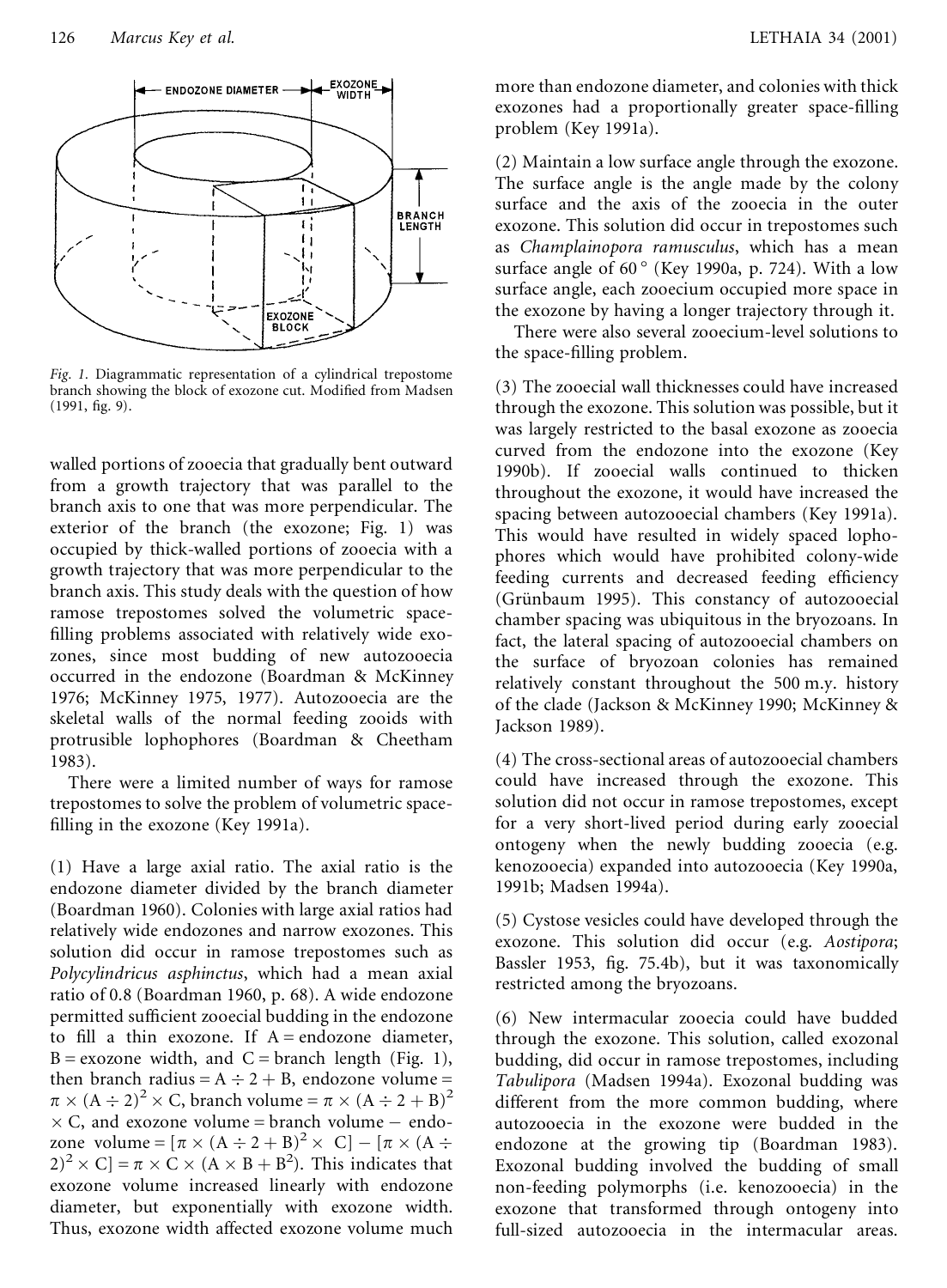Kenozooecia were generally reduced in size relative to autozooecia, so they lacked protrusible feeding lophophores (Boardman *et al*. 1983; Taylor 1999). This ontogenetic transformation has been recently documented for mesozooecia (Key 1990a, 1991b) and exilazooecia (Madsen 1994a). Mesozooecia and exilazooecia were kenozooecia with and without basal diaphragms, respectively (Taylor 1999). Most kenozooecia in trepostomes were space-fillers, and they regulated the spacing between adjacent autozooecial chambers and their lophophores and occupied channels of excurrent flow (Taylor 1999).

(7) The size and number of maculae could have increased through the exozone. A macula is a small cluster of kenozooecia and/or extrazooecial skeleton surrounded by autozooecia that may be depressed below, level with, or elevated above the colony surface (Boardman & Cheetham 1983). A monticule is simply a macula that is elevated above the colony surface. This paper does not use Anstey's (1981, 1987) definition of a macula as the non-zooecial center of a monticule. Increasing macular size and number through the exozone have been documented in ramose bryozoans (Anstey *et al*. 1976; Pachut & Anstey 1979; Podell & Anstey 1979; Anstey 1981; Patzkowsky 1987; Pachut 1992). On ramose colonies, maculae generally only occurred when the hydrodynamic needs of colonywide feeding currents required excurrent chimneys. These colonies generally had branch diameters greater than 2 mm (McKinney 1986). It is interesting to note that the larger colonies with maculae tended also to have a greater space-filling problem in the exozone.

When analyzing the functional constraints on an organism, it is important to treat the organism as an integrated entity, not as a collection of independent characters (Gould & Lewontin 1979). To do so would ignore the fact that an organism's characters exist within the constraints imposed by multiple competing functions. In trepostomes, any of these seven space filling solutions also may have had a very different alternative (and possibly dominant) function. For example, axial ratios also may have evolved to be smaller in response to the need to maintain branch strength (Key 1991a), the number and size of maculae also may have increased as a product of the need to maintain colony-wide feeding currents with excurrent chimneys (Banta *et al*. 1974), and zooecial wall thicknesses were constrained by the need to maintain a sufficient number of feeding lophophores with proper spacing (Taylor 1999). This paper focuses solely on volumetric space-filling, but we realize that these morphologic features may have had other additional functions.

These various solutions to the exozonal space-filling problem were examined in a giant single colony branch fragment of *Tabulipora* with a diameter of 37.5 mm and an axial ratio of 0.57. As the exozone width increased from 0 mm to 8 mm, the branch radius increased from 10.75 mm to 18.75 mm. This caused a 74% increase in the branch's surface area and a 204% increase in the branch's volume. This represented a space-filling problem that was much greater than a typical trepostome bryozoan with a smaller size.

### Material

This study was based on a single Geological Survey of Greenland specimen (GGU 196054-1) of the stenoporid trepostome bryozoan *Tabulipora*. This specimen, which was figured by Håkansson & Madsen 1991  $(pl. 1, fig. 4)$ , was chosen as it was the largest ramose colony available. The specimen was collected during the 1980 expedition of the regional geological mapping project of eastern North Greenland (Håkansson 1979; Håkansson et al. 1981). The sample was collected from Midnatfjeld in the Kim Fjelde area in eastern Peary Land in eastern North Greenland (Stemmerik & Håkansson 1989, fig. 16, locality 11c). It came from the Kim Fjelde Fm. at its type section (Stemmerik & Håkansson 1989; Stemmerik et al. 1996). The Kim Fjelde Fm. is part of the Mallemuk Mountain Group, which is part of the Wandel Sea Basin sedimentary sequence (Håkansson 1979; Stemmerik & Håkansson 1989). The Kim Fjelde Fm. is Early Permian (late Artinskian to Kungurian stages) in age (Rasmussen & Ha°kansson 1996; Stemmerik *et al*. 1996) with an age of 260–255 Ma (Gradstein & Ogg 1996).

The fauna of the Kim Fjelde Fm. was dominated by large robust stenoporid trepostomes (Ross & Ross 1962; Håkansson 1979) with dichotomously branching ramose zoaria with branch fragments that were often more than 20 cm long and up to 7 cm in diameter (Madsen 1987, 1994b; Madsen & Håkansson 1989; Stemmerik 1997). Other giant stenolaemate colonies are known from elsewhere (Taylor & Voigt 1999), but these Greenland colonies were at least twice the size of other Permian trepostomes and an order of magnitude larger than most bryozoans (Madsen 1991). Their large size has been attributed to symbiotic, photosynthetic, zooxanthellae algae living intracellularly within the bryozoan colony (Håkansson & Madsen 1991).

The volume of this colony branch fragment was greater than typical *Tabulipora* colony branch frag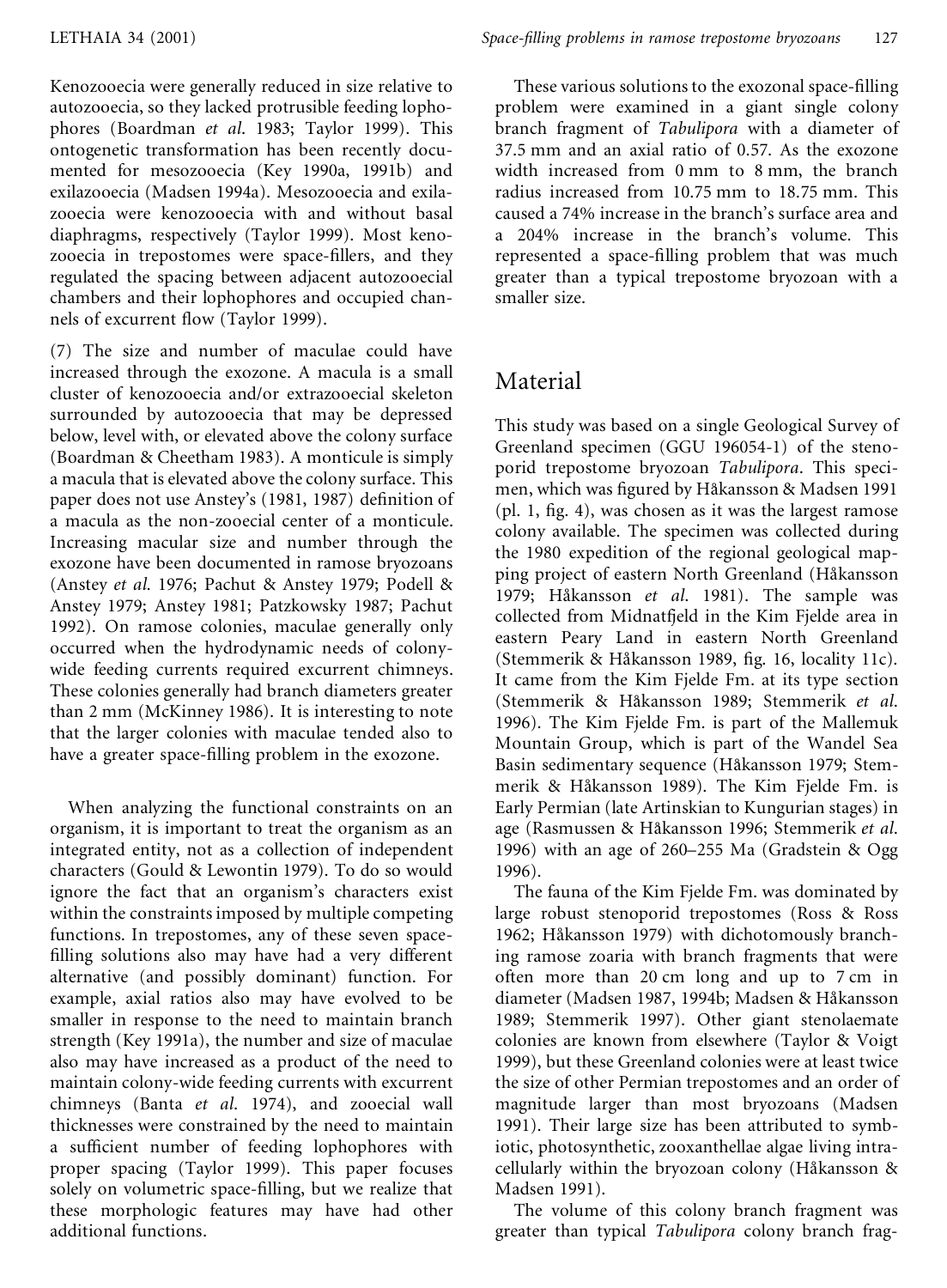ments of equal length (Håkansson & Madsen 1991, figs. 1–4). It had a length of 135 mm and a diameter of 37.5 mm with an endozone diameter of 21.5 mm and an exozone width of 8.0 mm. Due to the branch fragment's immense size, it was possible to cut a large block out of the exozone (Fig. 1). The block was 15 mm wide, 15 mm long, and 8 mm deep with a total volume of 1,800 mm 3 . From this block, 20 serial tangential acetate peels were made. The remnant of the original specimen and the peels are housed at the Geological Museum in Copenhagen (MGUH 25.988– 26.008). The shallowest peel was made at a depth from the surface of 0.62 mm, and the deepest was at the endozone/exozone boundary at a depth of 8.00 mm. The spacing between the serial peels ranged from 0.05 mm to 1.23 mm with a mean of 0.39 mm. These same peels were used in previous studies to document exozonal budding (Madsen 1991, 1994a).

In this colony, maculae were practically invisible on the colony surface (Madsen 1991) due to their lack of relief, but in magnified tangential section they were very prominent. The block of exozone contained two maculae (herein referred to as Macula 1 and Macula 2). In *Tabulipora*, maculae were composed of clusters of exilazooecia similar to those in other trepostomes (Boardman 1983, fig. 59.5) and cystoporates (Utgaard 1983, fig. 159e). Macular outlines in the peels were determined by the distribution of contiguous exilazooecia (Fig. 2). Macular outlineswere drawn for 18 of the 20 peels. The maculae could not be found in peel 13, because it was of poor quality, and in peel 20,



*Fig. 2.* Photomicrograph of a tangential section of the exozone of *Tabulipora* sp. (GGU 196054-1) showing Macula 1 (outlined in white) at 6.51 mm from endozone. Note the stellate macula defined by contiguous exilazooecia, the truncated macular channels on the left side, and the vertical bands of lighter, thin- and darker, thickwalled zooecia reflecting moniliform wall structure in exozone.



*Fig. 3.* Photomicrograph of a longitudinal section of the exozone of *Tabulipora* sp. (GGU 196054-1) showing the alterations of thinand thick-walled zooecia reflecting moniliform wall structure in exozone. Note the sudden transformation of an exilazooecium (E) into an autozooecium (A). Assuming this section runs through the zooecial axis and is not an oblique section, the zooecial chamber went from a diameter of 0.128 mm to 0.225 mm (an increase of 76% in diameter which converts to a 208% in circular crosssectional area) in only 0.523 mm (6.5% of the total exozone width of 8 mm).

because it was too close to the endozone for the maculae to have developed.

#### Characters measured

Two basic types of characters were measured: macular and intermacular characters. All of the characters were measured using digitized video images of the tangential serial peels at  $50 \times$  or  $100 \times$  magnification. All of the macular characters were measured on each of the 20 peels except for peels 13 and 20, as mentioned previously. The macular characters were measured separately on each of the two maculae. All of the measurements of macular characters were repeated 10 times per macula per peel except for the number of complete exilazooecial chambers which were counted once per macula per peel.

*Tabulipora* had distinctive moniliform (i.e. alternating thin- and thick-walled) zooecial walls in the exozone (Cuffey 1967; Gautier 1970; Bartley & Anstey 1987) (Fig. 3). Tangential sections intersecting both thin- and thick-walled zones revealed multiple bands of thin- and thick-walled zooecia oriented parallel to the branch axis (vertical bands in Fig. 2). All macular characters were measured in the thick-walled zones.

Five macular characters were determined as follows. Macular area was measured as the area within the macular outline (Fig. 2). The number of exilazooecia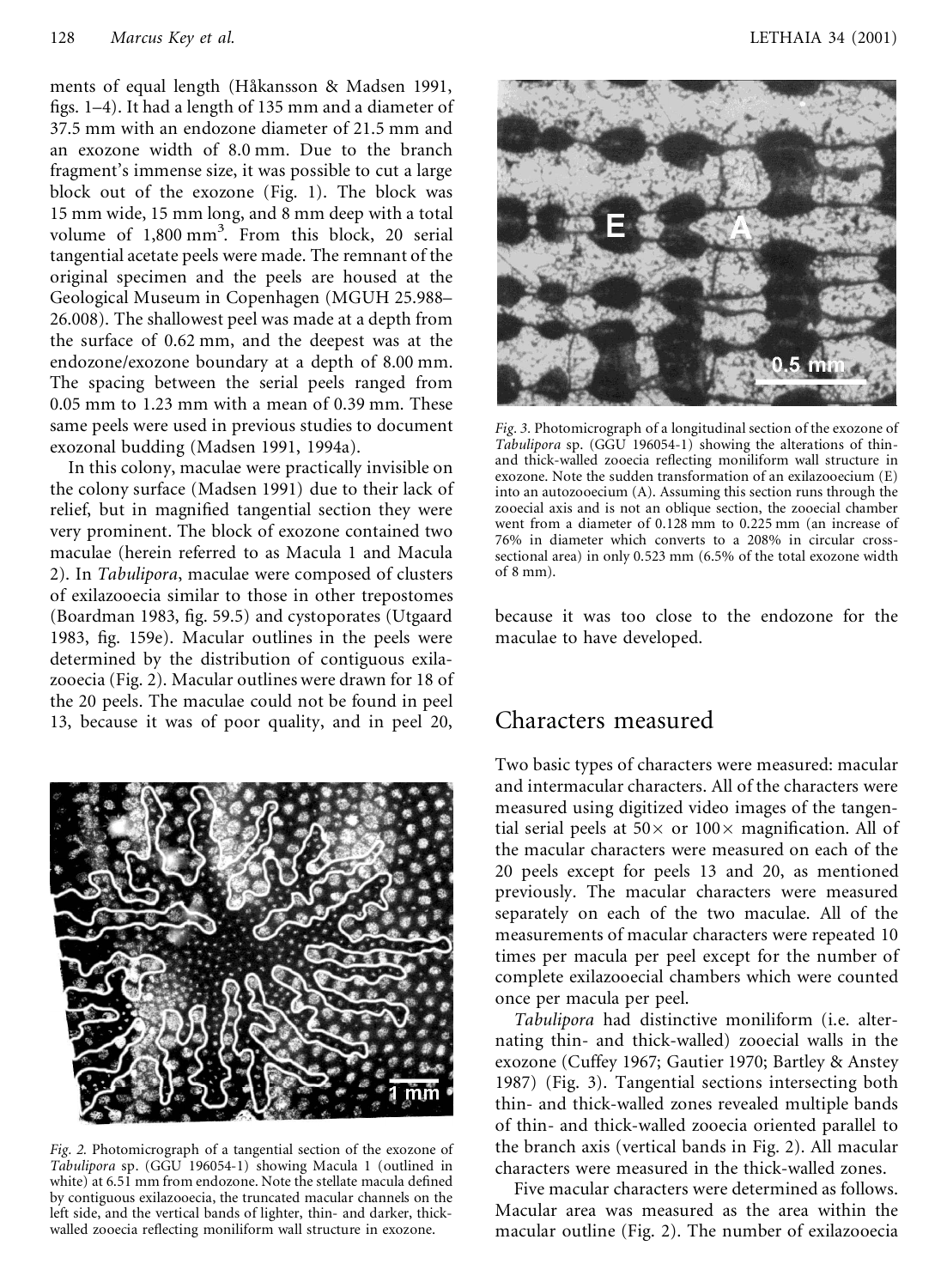per macula was determined by counting the number of exilazooecial chambers within the macular outline. Exilazooecial chamber cross-sectional area was measured as the area within the exilazooecial walls. Exilazooecial wall thickness was measured as the minimum linear distance between adjacent exilazooecial chambers. Exilazooecial chamber packing was calculated by dividing the number of exilazooecial chambers per macula by the macular area.

Seven different characters were determined in the areas between the maculae. These intermacular measurements were all repeated 10 times per peel. All of the intermacular characters were determined on each of the 20 peels. Each intermacular character was determined separately in both the thin- and thickwalled zones except for autozooecial spacing, which was only measured in the thick-walled zones. The intermacular characters were determined as follows. Autozooecial and exilazooecial chamber cross-sectional areas and zooecial wall thicknesses were measured as mentioned above for macular exilazooecia. Autozooecial and exilazooecial chamber packing were determined by counting the number of complete autozooecial and exilazooecial chambers within a 0.55 mm <sup>2</sup> window and dividing these values by 0.55. Autozooecial spacing was measured as the distance between the centroids of neighboring autozooecial chambers.

### Sources of error

A problem with tangential sections of cylindrical colony branches is that the depth of a tangential section below the colony surface increases laterally from the edges of the section (parallel to the growth axis of the branch) to the center along the proximaldistal axis (Fig. 1). At the lateral edges, the section intersects the branch at the colony surface. Along the center, the section intersects the branch deeper in the exozone. As a result, there is a systematic lateral variation in the depth of tangential sections of cylindrical surfaces. This is more of a problem in colonies with small diameters, and less in immense colonies like the one in this study. The amount of this variation depends on both the lateral width of the tangential section and the radius of the branch. In this colony, the tangential peels have a maximum width of 15 mm, and the branch has a radius of 18.75 mm. The maximum variation in depth of the tangential peels was calculated as 1.56 mm. With an exozone width of 8.00 mm, this means there was a maximum of 19.5% variation in the depth of the tangential peels.

This could be a problem for the intermacular

characters if they were measured on the lateral edge of one peel and on the proximal-distal axis of the next. To minimize this error, all intermacular characters were measured as close as possible to the proximaldistal axis of the peel. This could also be a problem for the macular characters if the position of the maculae moved significantly in the lateral direction. During growth through the exozone, the maculae did migrate apart. At 1.02 mm from the endozone in the deepest peel, the centers of the two maculae were 9.36 mm apart. At 7.38 mm from the endozone in the shallowest peel, they were 10.01 mm apart. But this intermacular distance contains both a lateral and a proximal-distal component. The source of error caused by differences in the depth of the tangential peels was only affected by lateral movement. The amount of lateral (i.e. perpendicular to the proximaldistal axis of the branch and tangential sections) migration of the maculae from peel to peel was determined by measuring the lateral distance between the centroids of the maculae. For Macula 1, this distance ranged from 0.00 mm to 0.36 mm  $(mean = 0.16 mm)$ . For Macula 2, the range was  $0.00$  mm to  $0.86$  mm (mean =  $0.21$  mm). This lateral migration of the maculae translated into differences in the depth of the tangential sections of 0.00 mm to  $0.08$  mm (mean =  $0.03$  mm) for Macula 1 and 0.00 mm to 0.18 mm (mean =  $0.04$  mm) for Macula 2. With an 8.00 mm exozone, this resulted in a maximum error of  $0.9\%$  (mean =  $0.4\%$ ) for Macula 1 and  $2.3\%$  (mean = 0.5%) for Macula 2. Thus, the effect of making tangential sections of a cylindrical surface did not have a 19.5% maximum error on the macular characters, but a 2.3% maximum error.

There was another potential error in the macular characters due to the truncation of the lateral margin of maculae in some peels. This error was noticeable in Macula 1 (e.g. left side of Fig. 2) in the nine outermost peels and in Macula 2 in the three outermost peels.

## Results and discussion

All summary data and linear regression statistics for macular characters are listed in Table 1. The surface areas occupied by the two maculae increased significantly through the exozone (Fig. 4). Macula 1 increased from  $5.3$  mm<sup>2</sup> at  $1.02$  mm from the endozone to  $16.5$  mm<sup>2</sup> at 7.38 mm from the endozone. This represented a 206% increase. In this same interval, Macula 2 grew from 3.2  $\text{mm}^2$  to 19.3  $\text{mm}^2$  for a 503% increase in area. These percentage increases were minimums, as the maculae actually increased from a smaller size at the endozone/exozone boundary to a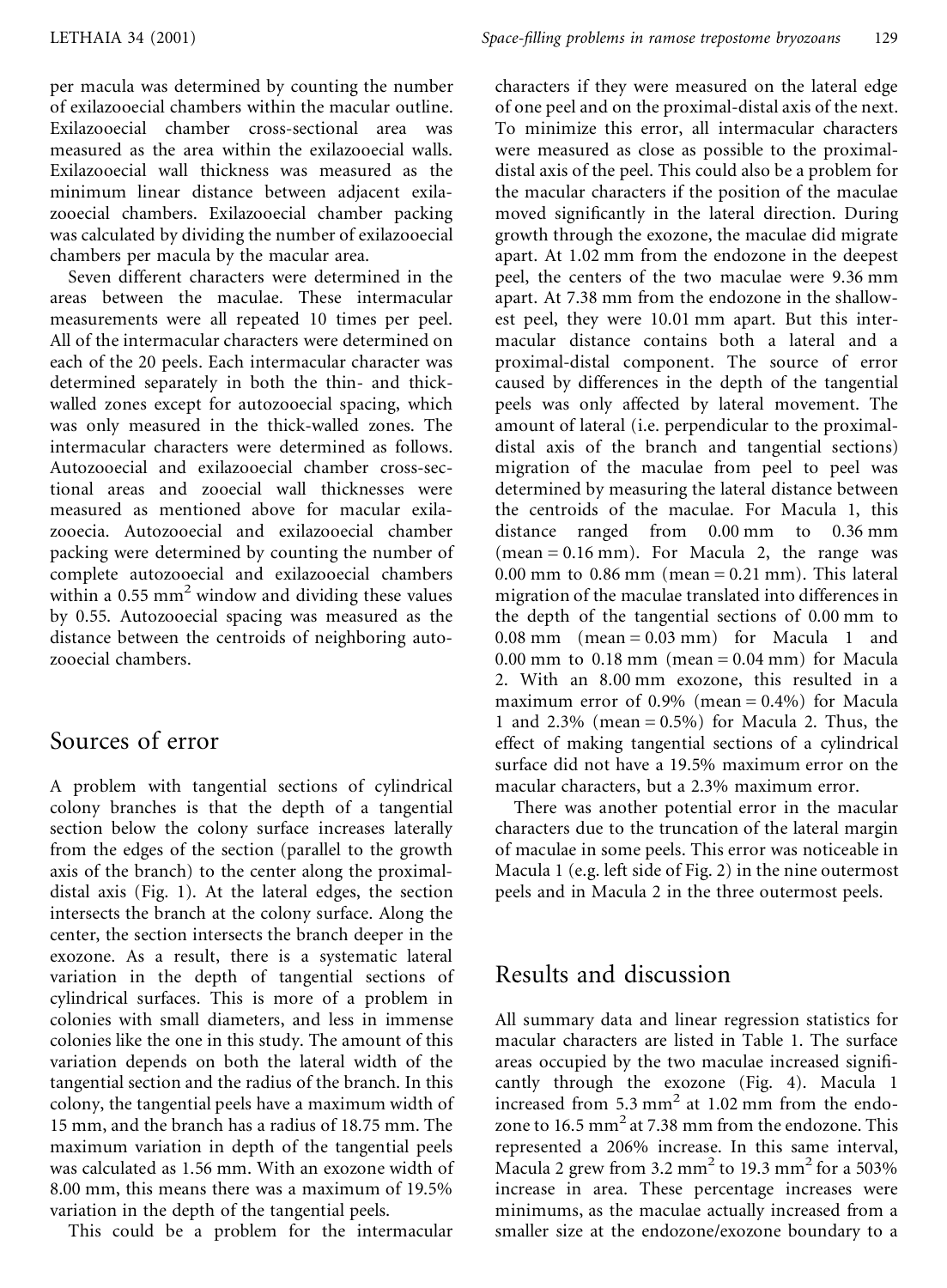*Table 1.* Summary data and linear regression statistics for macular characters measured in exozone of *Tabulipora* specimen GGU 196054- 1.

| Character                                            | No. of<br>measurements | Range           | Mean  | Standard<br>deviation | $R2$ value for linear<br>regression with<br>distance from<br>endozone ( $p$ value) |
|------------------------------------------------------|------------------------|-----------------|-------|-----------------------|------------------------------------------------------------------------------------|
| Macula 1, area $\text{(mm)}$                         | $18 \times 10$         | $5.3 - 18.8$    | 12.7  | 5.0                   | $0.929 \, (< 0.001)$                                                               |
| Macula 2, area $\text{(mm}^2)$                       | $18 \times 10$         | $3.2 - 20.2$    | 14.3  | 5.7                   | 0.945 (< 0.001)                                                                    |
| Macula 1, no. of exilazooecia                        | 18                     | $91 - 402$      | 267   | 116                   | 0.948 (< 0.001)                                                                    |
| Macula 2, no. of exilazooecia                        | 18                     | $51 - 454$      | 298   | 134                   | 0.964 (< 0.001)                                                                    |
| Macula 1, exilazooecial chamber cross-sectional area |                        |                 |       |                       |                                                                                    |
| $\rm (mm^2)$                                         | $18 \times 10$         | $0.004 - 0.011$ | 0.006 | 0.002                 | 0.647 (< 0.001)                                                                    |
| Macula 2, exilazooecial chamber cross-sectional area |                        |                 |       |                       |                                                                                    |
| $\rm (mm^2)$                                         | $18 \times 10$         | $0.004 - 0.012$ | 0.007 | 0.002                 | 0.339(0.011)                                                                       |
| Macula 1, exilazooecial wall thickness (mm)          | $18 \times 10$         | $0.095 - 0.116$ | 0.104 | 0.007                 | 0.064(0.312)                                                                       |
| Macula 2, exilazooecial wall thickness (mm)          | $18 \times 10$         | $0.088 - 0.141$ | 0.111 | 0.013                 | 0.281(0.024)                                                                       |
| Macula 1, exilazooecial chamber packing $(no./mm2)$  | 18                     | $17.0 - 22.9$   | 20.6  | 1.5                   | 0.687 (< 0.001)                                                                    |
| Macula 2, exilazooecial chamber packing $(no./mm^2)$ | 18                     | $15.7 - 22.7$   | 20.3  | 2.1                   | 0.610 (< 0.001)                                                                    |

larger size at the colony surface and parts of the maculae were truncated by the edges of the peels in the outer exozone. Other workers have measured macular chimney size in both living and fossil bryozoans. Macular chimney size should be relatively constant in encrusting colonies that grow peripherally. In encrusting colonies, the peripheral growth does not affect the flow dynamics of the pre-existing macular chimneys, which are distant from the colony margin. This is supported by the observations of previous workers who have reported that macular chimneys have a relatively constant diameter of 0.6–2.0 mm (Banta *et al*. 1974; Cook 1977; Cook & Chimonides 1980; Lidgard 1981). This should not be the case in ramose colonies that grow by expansion of the entire branch. As the colony expands in size, previous workers have shown that macular chimneys also increase in size (Anstey *et al*. 1976; Pachut & Anstey 1979; Podell & Anstey 1979; Anstey 1981). As a colony expands by increasing the width of its exozone, more maculae should develop. In fact, maculae rarely occur on colonies with branch diameters less than 2 mm (McKinney 1986).

The maculae increased their size by budding new macular exilazooecia. Thus, as the maculae expanded in size, the number of exilazooecia per macula also increased significantly through the exozone (Fig. 5). The number of exilazooecia in Macula 1 increased from 91 at 1.02 mm from the endozone to 355 at 7.38 mm from the endozone. This represented a 290% increase. In this same interval, Macula 2 grew from 51 exilazooecia to 407 for a 698% increase. This difference in macular size indicates maculae were quite plastic in size at any one astogenetic stage of the colony. Kenozooecia such as exilazooecia were often budded in the maculae of larger colonies (Boardman



*Fig. 4.* Plot of macular area versus distance from endozone. See Table 1 for linear regression results.



*Fig. 5.* Plot of no. of exilazooecia per macula versus distance from endozone. See Table 1 for linear regression results.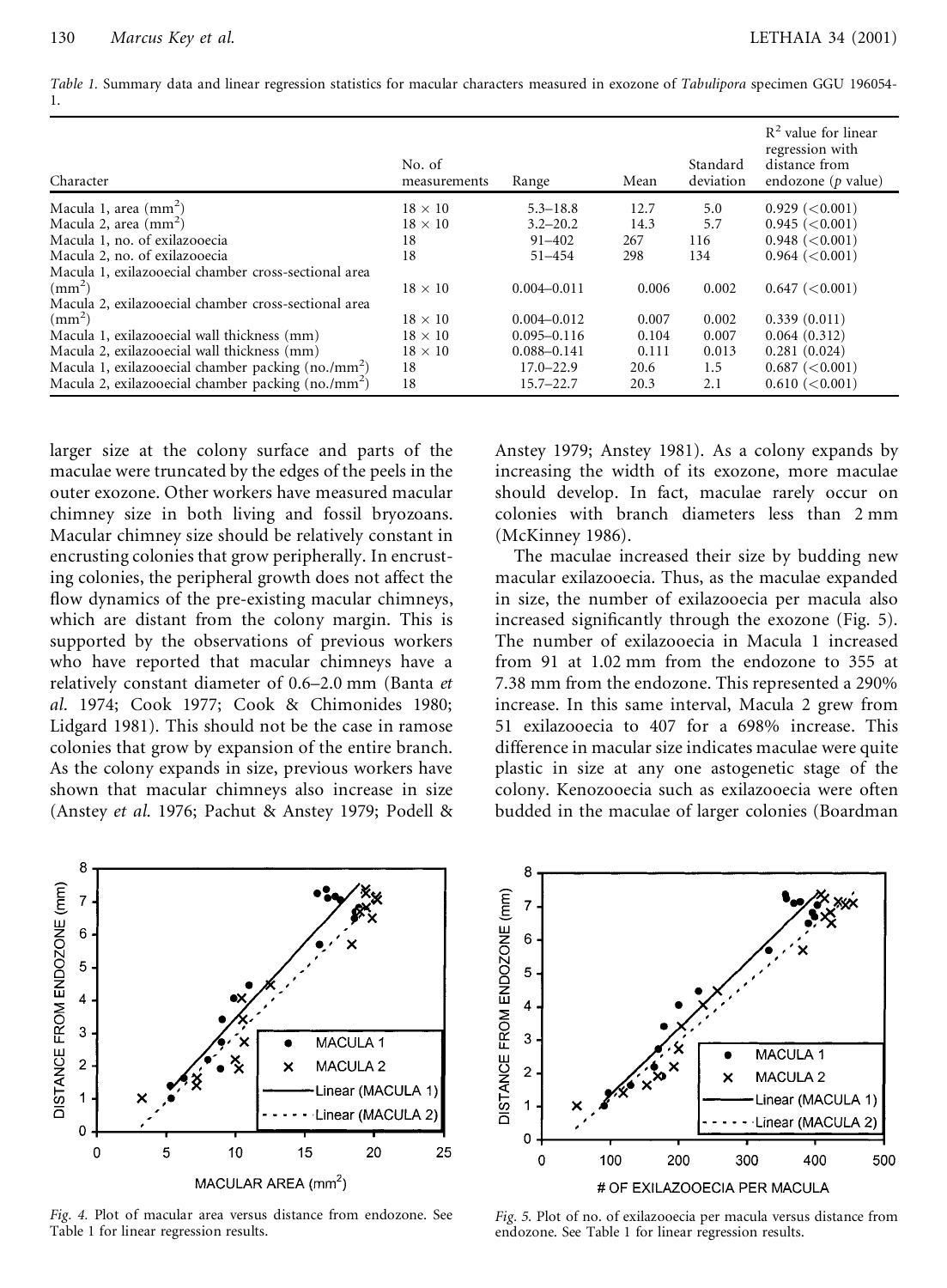

*Fig. 6.* Plot of macular exilazooecial chamber cross-sectional area versus distance from endozone. See Table 1 for linear regression results.

1983). Previous workers have suggested that macular kenozooecia gradually expanded in size through ontogeny until they became autozooecia and were pushed into the intermacular areas by new kenozooecia (Anstey *et al*. 1976; Pachut & Anstey 1979). The results from this study indicate that macular exilazooecia also may have remained in the maculae as exilazooecia throughout their ontogeny and contributed to the expansion of the maculae.

As the number of exilazooecia per macula increased, their chamber cross-sectional areas significantly decreased in both maculae (Fig. 6). In Macula 1 the exilazooecial chamber cross-sectional areas decreased from 0.010 mm <sup>2</sup> at 1.02 mm from the endozone to 0.006 mm <sup>2</sup> at 7.38 mm from the endozone. This represented a 40% decrease. In this same interval, the exilazooecial chamber cross-sectional areas in Macula 2 decreased from 0.009  $\text{mm}^2$  to 0.004  $\text{mm}^2$ for a 56% decrease. As the number of exilazooecia per macula increased, the exilazooecial wall thicknesses significantly decreased in Macula 1 but not in Macula 2.

As a result of these changes in the maculae through the exozone, the packing of exilazooecial chambers in both maculae increased significantly (Fig. 7). In Macula 1 the packing increased from  $17.0/\text{mm}^2$  at i<br>1.02 mm from the endozone to  $21.5/\text{mm}^2$  at 7.38 mm from the endozone. This represents a 27% increase. In this same interval, the packing in Macula 2 grew from  $15.7/\text{mm}^2$  to  $21.1/\text{mm}^2$  for a 34% increase. This increase in packing reflected the budding of new macular exilazooecia with smaller chamber crosssectional areas due to their younger ontogenetic status.

These significant changes through the exozone in



*Fig. 7.* Plot of macular exilazooecial chamber packing versus distance from endozone. See Table 1 for linear regression results.

the macular characters were in marked contrast to the lack of statistically significant changes through the exozone in most of the intermacular characters. All summary data and linear regression statistics for intermacular characters are listed in Table 2 for the thin-walled zones and Table 3 for the thick-walled zones. The only intermacular character that changed significantly through the exozone was exilazooecial chamber packing, which increased through the exozone in both thin- and thick-walled zones. Autozooecial and exilazooecial chamber cross-sectional areas, autozooecial and exilazooecial wall thicknesses, as well as autozooecial chamber packing and spacing did not change significantly through the intermacular areas of the exozone. The maintenance of uniform packing and spacing of autozooecial chambers in the intermacular areas was probably in response to the need to keep the spacing of lophophores in the canopy constant for the colony-wide feeding currents at the surface (Madsen 1994a).

Volumetrically, exozonal budding was the principal way that space was filled in the exozone of this colony (Madsen 1994b). What was surprising was that these intermacular characters stayed constant despite the exozonal budding documented by Madsen (1994b). Exozonal budding involved the budding of new intermacular exilazooecia which then expanded into autozooecia later in ontogeny. This was determined by following individual zooecia through their ontogeny (i.e. through the series of serial peels) (Madsen 1994a). This ontogenetic transformation occurred quickly (Fig. 3) resulting in two distinct zooecial sizes in tangential section (Fig. 2): the larger autozooecia and the smaller exilazooecia. The rarity of intermediatesized zooecial chambers confirmed that the transition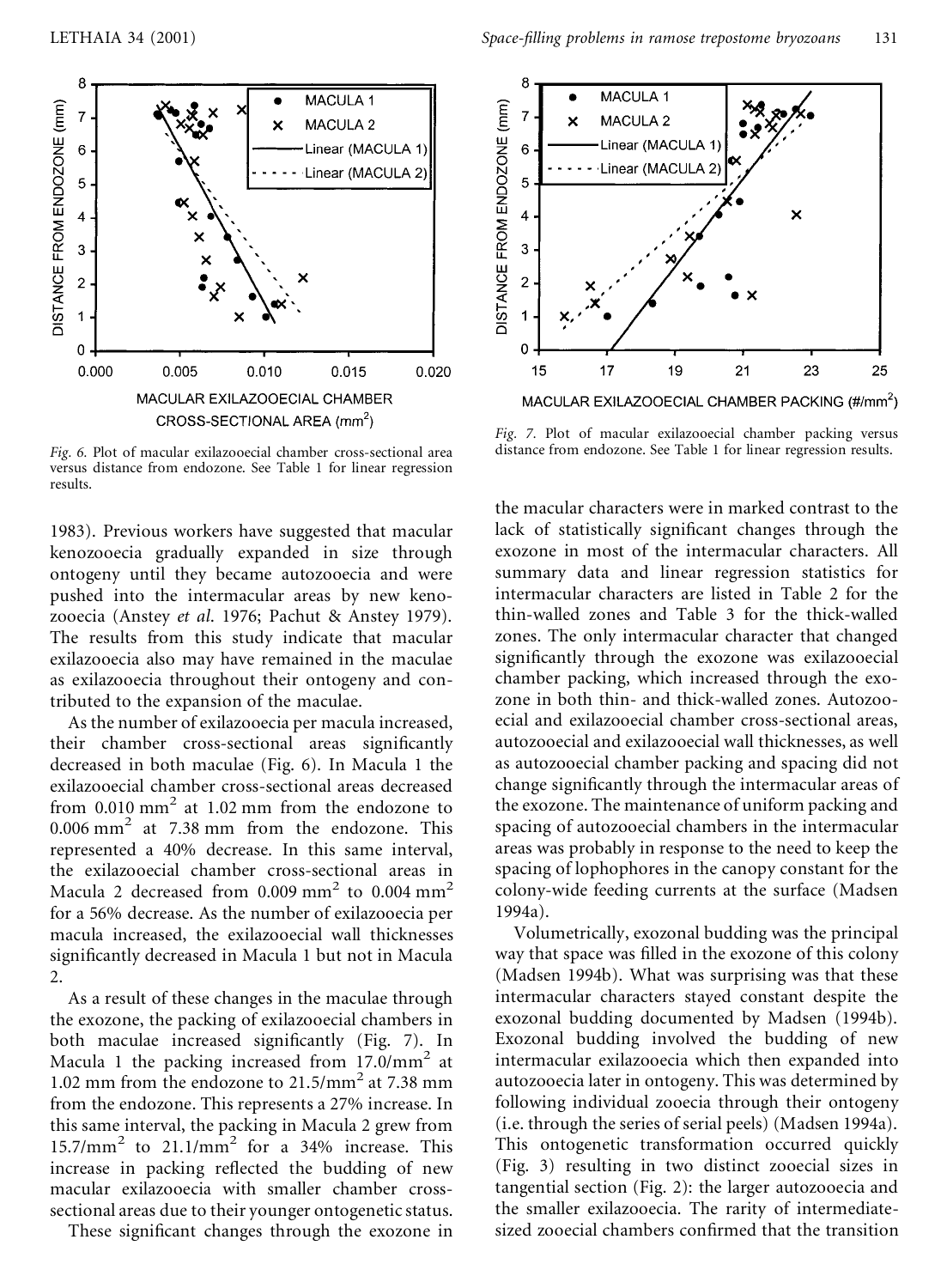*Table 2.* Summary data and linear regression statistics for intermacular characters measured in thin-walled zones of exozone of *Tabulipora* specimen GGU 196054-1.

| Character                                                     | No. of<br>measurements | Range           | Mean  | Standard<br>deviation | $R2$ value for linear<br>regression with<br>distance from<br>endozone ( $p$ value) |
|---------------------------------------------------------------|------------------------|-----------------|-------|-----------------------|------------------------------------------------------------------------------------|
| Autozooecial chamber cross-sectional area $\text{(mm}^2)$     | $20 \times 10$         | $0.082 - 0.103$ | 0.091 | 0.006                 | 0.089(0.201)                                                                       |
| Autozooecial wall thickness (mm)                              | $20 \times 10$         | $0.010 - 0.016$ | 0.012 | 0.002                 | 0.058(0.306)                                                                       |
| Autozooecial chamber packing (no./mm <sup>2</sup> )           | $20 \times 10$         | $1.6 - 3.5$     | 2.7   | 0.5                   | 0.017(0.587)                                                                       |
| Exilazooecial chamber cross-sectional area (mm <sup>2</sup> ) | $20 \times 10$         | $0.020 - 0.027$ | 0.023 | 0.002                 | 0.011(0.659)                                                                       |
| Exilazooecial wall thickness (mm)                             | $20 \times 10$         | $0.009 - 0.017$ | 0.012 | 0.002                 | 0.071(0.255)                                                                       |
| Exilazooecial chamber packing $(no./mm^2)$                    | $20 \times 10$         | $1.8 - 4.4$     | 2.9   | 0.6                   | 0.473 (< 0.001)                                                                    |

from exilazooecium to autozooecium was very shortlived compared to the entire length of the zooecium, some of which extended for at least 60 mm from the endozone to the exozone (Madsen 1994a).

The relative size of the autozooecia and exilazooecia was also reflected in the autozooecial spacing data. The spacing between the centroids of neighboring autozooecial chambers averaged 0.435 mm, but when the means for the smallest, middle, and largest third of the distribution of autozooecial spacing values were calculated, a different picture emerged. The results indicated the closest autozooecia were on average 0.312 mm apart, the middle third 0.425 mm, and the furthest third 0.569 mm. The spacing of the closest third was 54% of the furthest third. Thus, 0.312 mm was the typical distance between autozooecial centroids at which a new autozooecium became fully developed, and 0.569 mm was the typical distance between autozooecial centroids at which an intervening exilazooecium transformed into an autozooecium.

These intermacular results differ from those of Pachut and others who did similar studies using serial peels through the exozones of other species (Pachut *et al*. 1991; Pachut 1992). Their studies used a different morphometric approach called stereology (Anstey & Bartley 1984) and involved the trepostomes *Heterotrypa ulrichi* and *Tabulipora carbonaria*. They found that in the intermacular areas zooecial chamber cross-

sectional area decreased whereas zooecial packing, zooecial wall thickness, and mesozooecium size and abundance increased through the exozone. These different results are not due to the use of different morphometric techniques because when the same characters were analyzed using stereology on the same serial peels used in this study, the results were the same as reported here (Madsen 1994a). The different results must be a function of interspecific variation in how species solve their space-filling problems. The colony in this study was purposely chosen for its extreme space-filling problems, whereas most bryozoans are smaller and can solve their space-filling problems more easily.

Different space-filling demands were placed on the colony in thick-walled versus thin-walled zones in the exozone. The zooecial chamber cross-sectional areas alternated from small (in the thick-walled zones) to large (in the thin-walled zones). The autozooecial chamber cross-sectional areas in the thick-walled zones averaged  $0.038$  mm<sup>2</sup>, and they increased significantly in the thin-walled zones to  $0.091$  mm<sup>2</sup> (*t*test,  $p < 0.001$ ). The same pattern occurred with the exilazooecial chamber cross-sectional areas. In the thick-walled zones, the exilazooecial chambers averaged 0.007  $\text{mm}^2$ , and this increased significantly in the thin-walled zones to  $0.023$  mm<sup>2</sup> (*t*-test,  $p < 0.001$ ).

This moniliform zooecial morphology in the

*Table 3.* Summary data and linear regression statistics for intermacular characters measured in thick-walled zones of exozone of *Tabulipora* specimen GGU 196054-1.

| Character                                                    | No. of<br>measurements | Range           | Mean  | Standard<br>deviation | $R2$ value for linear<br>regression with<br>distance from<br>endozone ( $p$ value) |
|--------------------------------------------------------------|------------------------|-----------------|-------|-----------------------|------------------------------------------------------------------------------------|
| Autozooecial chamber cross-sectional area (mm <sup>2</sup> ) | $20 \times 10$         | $0.031 - 0.046$ | 0.038 | 0.004                 | 0.003(0.810)                                                                       |
| Autozooecial wall thickness (mm)                             | $20 \times 10$         | $0.100 - 0.154$ | 0.128 | 0.012                 | 0.001(0.993)                                                                       |
| Autozooecial chamber packing $(no./mm^2)$                    | $20 \times 10$         | $3.3 - 5.3$     | 4.3   | 0.6                   | 0.027(0.490)                                                                       |
| Exilazooecial chamber cross-sectional area $\text{(mm)}^2$ ) | $20 \times 10$         | $0.005 - 0.009$ | 0.007 | 0.001                 | 0.187(0.057)                                                                       |
| Exilazooecial wall thickness (mm)                            | $20 \times 10$         | $0.085 - 0.163$ | 0.114 | 0.021                 | 0.099(0.177)                                                                       |
| Exilazooecial chamber packing $(no./mm^2)$                   | $20 \times 10$         | $1.8 - 4.9$     | 3.1   | 0.8                   | 0.220(0.037)                                                                       |
| Autozooecial spacing (mm)                                    | $20 \times 10$         | $0.248 - 0.716$ | 0.435 | 0.114                 | 0.117(0.147)                                                                       |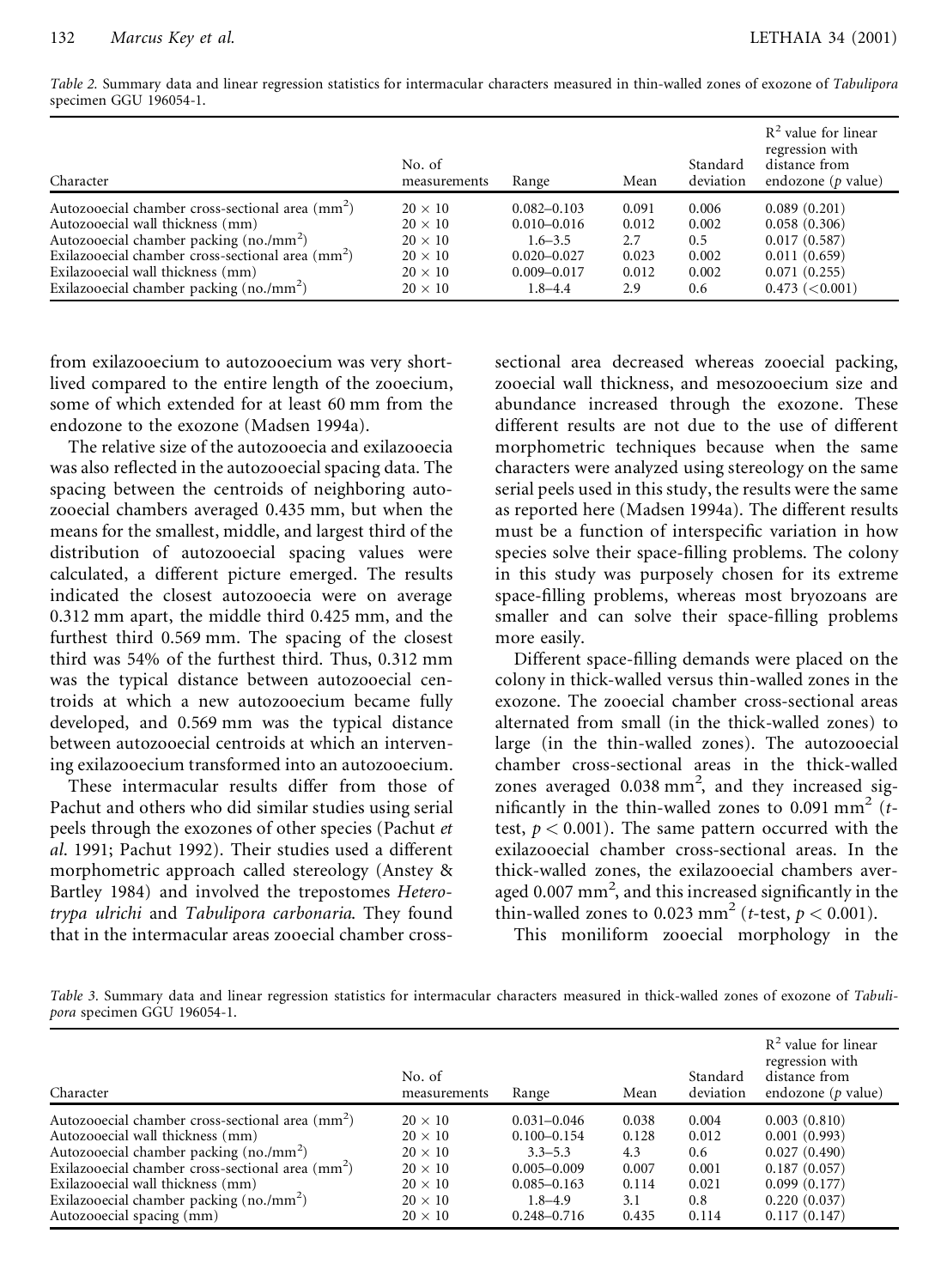exozone was of course also evident in the zooecial wall thicknesses. The autozooecial wall thicknesses in the thick-walled zones averaged 0.128 mm, and they decreased significantly in the thin-walled zones to 0.012 mm (*t*-test, *p* < 0.001). The exilazooecial wall thicknesses in the thick-walled zones averaged  $0.114$  mm, and they decreased significantly in the thin-walled zones to 0.012 mm (*t*-test,  $p < 0.001$ ).

The increasing zooecial chamber cross-sectional areas from the thick- to the thin-walled zones resulted in an artificial decrease in zooecial chamber packing due to the relative size of the sampling window. Exilazooecial chamber packing in the thick-walled zones averaged  $3.1/\text{mm}^2$ , and this decreased in the thin-walled zones to 2.9/mm<sup>2</sup> . Autozooecial chamber packing in the thick-walled zones averaged 4.3/mm<sup>2</sup>, and this decreased in the thin-walled zones to 2.7/ mm<sup>2</sup> . This decrease was simply due to the small area (0.55 mm <sup>2</sup>) of the window used to count the chambers relative to the chamber cross-sectional areas. As only complete chambers were counted, the zooecial packing in the thin-walled zones artificially declined in response to increasing chamber cross-sectional area. This lack of change in autozooecial chamber packing can be seen qualitatively in Fig. 2 by comparing the packing in the thick- and thin-walled zones. This is intuitive, as the packing did not change from the thick- to thin-walled zones; only the zooecial chamber cross-sectional areas changed.

As zooecia grew from a thick-walled zone into a thin-walled zone, the space-filling demands of the colony were heightened. The autozooecial and exilazooecial chamber cross-sectional areas increased, but at different rates. The autozooecial chambers increased in size at a rate of 140%, while the exilazooecia increased in size at a rate of 229%. At the same time, despite the artifact of the relative size of the sampling window, the packing of autozooecial chambers decreased at a rate of 37% versus only 6% for the exilazooecia. While this was occurring, the autozooecial and exilazooecial wall thicknesses decreased at roughly the same rate (91% versus 90%, respectively). This implies that relative to their sizes, more space was being taken up by the exilazooecia than the autozooecia in the thin-walled zones.

## Conclusions

Exilazooecia were important space-filling polymorphs in this colony and quite likely in other stenolaemates as well, as they have similar exilazooecial spatial distributions (Taylor 1999). Even though autozooecia occupied the vast majority of the volume of this colony, relative to their size, exilazooecia seem to be critically important space-fillers in exozones for three reasons. (1) The increase in macular size resulted from budding of more (in both a sense of the gross number as well as in the sense of packing) exilazooecia in the maculae. (2) Relative to their wall thickness and chamber cross-sectional area, more space was taken up by the exilazooecia than by the autozooecia in the thin-walled zones of the exozone. (3) The only intermacular character that changed significantly through the exozone was exilazooecial chamber packing, which increased through the exozone in both thin- and thick-walled zones. Autozooecial chamber packing and spacing remained constant by transformation of a limited number of exilazooecia into autozooecia. This was presumably in order to maintain proper lophophore spacing in the canopy to maintain colony-wide feeding currents.

Of the seven potential solutions outlined previously, only the last two were utilized by this colony of Tabulipora to solve its space-filling problem in the exozone. (1) It had a large axial ratio (0.57) which actually made the space-filling problem worse.  $(2)$  It had a high surface angle (almost 90°), which also made the space-filling problem worse.  $(3)$  The autozooecial wall thicknesses did not increase through the exozone (Tables 2 and 3), so this potential solution was also not utilized. (4) The cross-sectional areas of autozooecial chambers did not increase through the exozone (Tables 2 and 3), so this potential solution was also not utilized. (5) Cystose vesicles were not developed through the exozone, so this potential solution was not utilized. (6) New intermacular zooecia were budded through the exozone, so this was one of the solutions being exploited (Madsen 1994a). (7) The size and possibly the number of maculae were increasing through the exozone (Fig. 4), so this was another solution being exploited.

Thus, this colony solved its enormous space-filling problem in two ways: exozonal budding of new zooecia and increasing macular size and number. These two innovations may have given *Tabulipora* the capacity for essentially unlimited growth. Morphologic characters can and often do have multiple functions. Increasing macular size and number was a space-filling solution but also probably a product of the need for excurrent chimneys.

*Acknowledgements. –* This research was made possible by grants to Marcus M. Key, Jr. from the Knight Foundation (with Julie A. Collins) and from the National Science Foundation (BSR-8917108) and to Lena Thrane from the Danish Natural Science Research Council. We thank Eckart Håkansson for placing the specimen at our disposal. The paper benefited greatly from discussions with Caroline J. Buttler, Paul D. Taylor, and Patrick N. Wyse Jackson as well as from thoughtful reviews by Frank K. McKinney, Hans A. Nakrem, and an anonymous reviewer.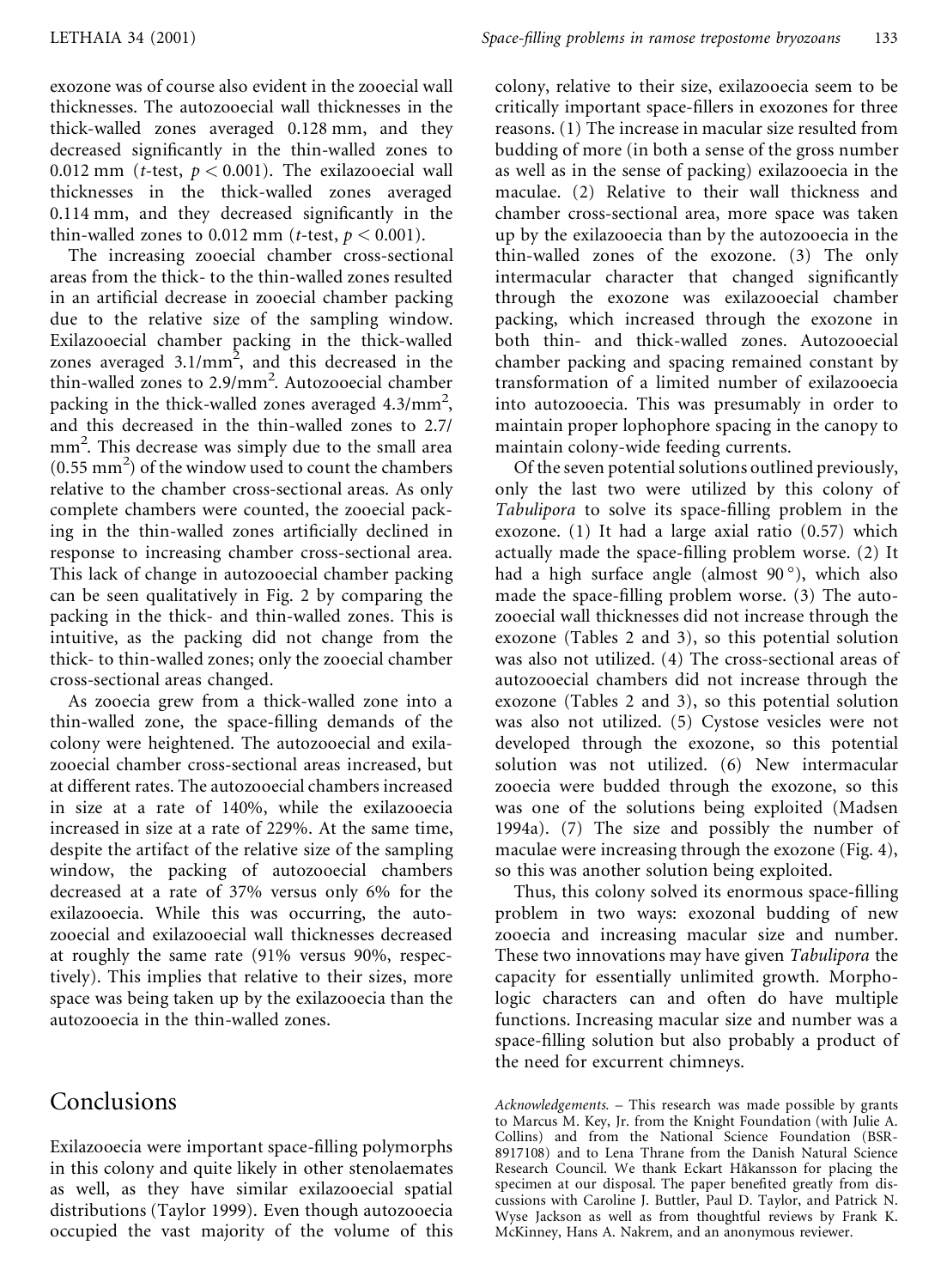#### References

- Anstey, R.L. 1981: Zooid orientation structures and water flow patterns in Paleozoic bryozoan colonies. *Lethaia 14*, 287–302.
- Anstey, R.L. 1987: Colony patterning and functional morphology of water flow in Paleozoic stenolaemate bryozoans. *In* Ross, J.R.P. (ed.): *Bryozoa: Present and Past*, 1–8. Western Washington University, Bellingham, Washington.
- Anstey, R.L. & Bartley, J.W. 1984: Quantitative stereology: an improved thin section biometry for bryozoans and other colonial organisms. *Journal of Paleontology 58*, 612–625.
- Anstey, R.L., Pachut, J.F. & Prezbindowski, D.R. 1976: Morphogenetic gradients in Paleozoic bryozoan colonies. *Paleobiology 2*, 131–146.
- Banta, W.C., McKinney, F.K. & Zimmer, R.L. 1974: Bryozoan monticules: excurrent water outlets? *Science 185*, 783–784.
- Bartley, J.W. & Anstey, R.L. 1987: Growth of monilae in the Permian trepostome *Tabulipora carbonaria*: evidence for periodicity and a new model of stenolaemate wall calcification. *In* Ross, J.R.P. (ed.): *Bryozoa: Present and Past*, 9–16. Western Washington University, Bellingham, Washington.
- Bassler, R.S. 1953: *Treatise on Invertebrate Paleontology, Part G. Bryozoa*. 253 pp. University of Kansas Press and Geological Society of America, Lawrence, Kansas and Boulder, Colorado.
- Boardman, R.S. 1960: Trepostomatous bryozoa of the Hamilton Group of New York State. *U.S.G.S. Professional Paper 340*, 1– 87.
- Boardman, R.S. 1971: Mode of growth and functional morphology of autozooids in some recent and Paleozoic tubular Bryo zoa. *Smithsonian Contributions to Paleobiology 9*, 1–51.
- Boardman, R.S. 1983: General features of the class Stenolaemata. *In* Robison, R.A. (ed.): *Treatise on Invertebrate Paleontology, Part G. Bryozoa Revised, Volume 1*, 49–137. Geological Society of America and University of Kansas, Boulder, Colorado and Lawrence, Kansas.
- Boardman, R.S. 1998: Reflections on the morphology, anatomy, evolution, and classification of the Class Stenolaemata (Bryozoa). *Smithsonian Contributions to Paleobiology 86*, 1–59.
- Boardman, R.S. & Cheetham, A.H. 1983: Glossary of morphological terms. *In* Robison, R.A. (ed.): *Treatise on Invertebrate Paleontology, Part G. Bryozoa Revised, Volume 1*, 304–320. Geological Society of America and University of Kansas, Boulder, Colorado and Lawrence, Kansas.
- Boardman, R.S., Cheetham, A.H. & Cook, P.L. 1983: Introduction to the Bryozoa. *In* Robison, R.A. (ed.): *Treatise on Invertebrate Paleontology, Part G. Bryozoa Revised, Volume 1*, 3–48. Geological Society of America and University of Kansas, Boulder, Colorado and Lawrence, Kansas.
- Boardman, R.S. & McKinney, F.K. 1976: Skeletal architecture and preserved organs of four-sided zooids in convergent genera of Paleozoic Trepostomata (Bryozoa). *Journal of Paleontology 50*, 25–78.
- Borg, F. 1926: Studies on recent cyclostomatous Bryozoa. *Zoologiska Bidrag fra°n Uppsala 10*, 181–507.
- Cook, P.L. 1977: Colony-wide water currents in living bryozoans. *Cahiers de Biologie Marine 18*, 31–47.
- Cook, P.L. & Chimonides, P.J. 1980: Further observations on water current patterns in living Bryozoa. *Cahiers de Biologie Marine 21*, 393–402.
- Cuffey, R.J. 1967: Bryozoan *Tabulipora carbonaria* in Wreford megacyclothem (Lower Permian) of Kansas. *University of Kansas Paleontological Contributions, Bryozoa* Article 1, 1–96.
- Gautier, T.G. 1970: Interpretive morphology and taxonomy of bryozoan genus *Tabulipora. University of Kansas Paleontology Contributions*, Paper 48, 1–21.
- Gould, S.J. & Lewontin, R.C. 1979: The spandrels of San Marco and the panglossian paradigm: a critique of the adaptationist programme. *Proceedings of the Royal Society of London B 203*, 581–598.
- Gradstein, F.M. & Ogg, J. 1996: A Phanerozoic time scale. *Episodes 19*, 3–5.
- Grünbaum, D. 1995: A model of feeding currents in encrusting

bryozoans shows interference between zooids within a colony. *Journal of Theoretical Biology 174*, 409–425.

- Hakansson, E. 1979: Carboniferous to Tertiary Development of the Wandel Sea Basin, Peary Land, eastern North Greenland. *Rapport Grønlands Geologiske Undersøgelse 88*, 73–83.
- Håkansson, E., Heinberg, C. & Stemmerik, L. 1981: The Wandel Sea Basin from Holm Land to Lockwood Ø, eastern North Greenland. *Rapport Grønlands Geologiske Undersøgelse 106*, 47– 63.
- Håkansson, E. & Madsen, L. 1991: Symbiosis a plausible explanation of gigantism in Permian trepostome bryozoans. *In* Bigey, F.P. & d'Hondt, J.-L. (eds.): *Bryozoa: Living and Fossil*, 151–159. Societe des Sciences Naturalles de l'Ouest de la France. Memoire hors serie. Nantes, France.
- Jackson, J.B.C. & McKinney, F.K. 1990: Ecological processes and progressive macroevolution of marine clonal benthos. *In* Ross R.M. & Allmon, W.D. (eds.): *Causes of Evolution: A Paleontological Perspective*, 173–209. University of Chicago Press, Chicago, Illinois.
- Key, M.M., Jr. 1990a: A new family of trepostome bryozoans from the Ordovician Simpson Group of Oklahoma. *Journal of Paleontology 64*, 700–725.
- Key, M.M., Jr. 1990b: Intracolony variation in skeletal growth rates in Paleozoic ramose trepostome bryozoans. *Paleobiology 16*, 483–491.
- Key, M.M., Jr. 1991a: How to build a ramose trepostome. *In* Bigey, F.P. & d'Hondt, J.-L. (eds.): *Bryozoa: Living and Fossil*, 201–207. Societe des Sciences Naturalles de l'Ouest de la France. Memoire hors serie. Nantes, France.
- Key, M.M., Jr. 1991b: The halloporid trepostome bryozoans from the Ordovician Simpson Group of Oklahoma. *Journal of Paleontology 65*, 200–212.
- Lidgard, S. 1981: Water flow, feeding, and colony form in an encrusting cheilostome. *In* Larwood, G.P. & Nielsen, C. (eds.): *Recent and Fossil Bryozoa*, 135–142. Olsen & Olsen, Fredensborg, Denmark.
- Madsen, L. 1987: Growth and polypide morphology in some ramose trepostome bryozoans from the Permo-Carboniferous of the Arctic. *In* Ross, J.R.P. (ed.): *Bryozoa: Present and Past*, 169–176. Western Washington University, Bellingham, Washington.
- Madsen, L. 1991: The species concept in trepostome bryozoans a study of phenotypical and genotypical variability within the genus *Tabulipora* in North Greenland. 97 pp. Unpublished Ph.D. dissertation, University of Copenhagen, Denmark.
- Madsen, L. 1994a: Exozonal budding in trepostome Bryozoa. *In* Hayward, P.J., Ryland, J.S. & Taylor, P.D. (eds.): *Biology and Palaeobiology of Bryozoans*, 113–115. Olsen & Olsen, Fredensborg, Denmark.
- Madsen, L. 1994b: *Bryozoans from the Upper Palaeozoic Sequence in the Wandel Sea Basin, North Greenland. Wandel Sea Basin*. 18 pp. Basin Analysis Scientific Report No. 6, University of Copenhagen, Denmark.
- Madsen, L. & Håkansson, E. 1989: Upper Paleozoic bryozoans from the Wandel Sea Basin, North Greenland. *Rapport Grønlands Geologiske Undersøgelse* 144, 43–52.
- McKinney, F.K. 1975: Autozooecial budding patterns in dendroid stenolaemate bryozoans. *Documents del Laboratoires de Ge´ologie de la Faculte´ des Sciences de Lyon* Hor Se´ries 3, 65–76.
- McKinney, F.K. 1977: Autozooecial budding patterns in dendroid Paleozoic bryozoans. *Journal of Paleontology 51*, 303–329.
- McKinney, F.K. 1986: Historical record of erect bryozoan growth forms. *Proceedings of the Royal Society of London B 228*, 133– 148.
- McKinney, F.K. & Jackson, J.B.C. 1989: *Bryozoan Evolution*. 238 pp. Unwin-Hyman, London, England.
- Pachut, J.F. 1992. Morphological integration and covariance during astogeny of an Ordovician Trepostome bryozoan from communities of different diversities. *Journal of Paleontology 66*, 750–757.
- Pachut, J.F. & Anstey, R.L. 1979: A developmental explanation of stability-diversity-variation hypotheses: morphogenetic regulation in Ordovician bryozoan colonies. *Paleobiology 5*, 168–187.